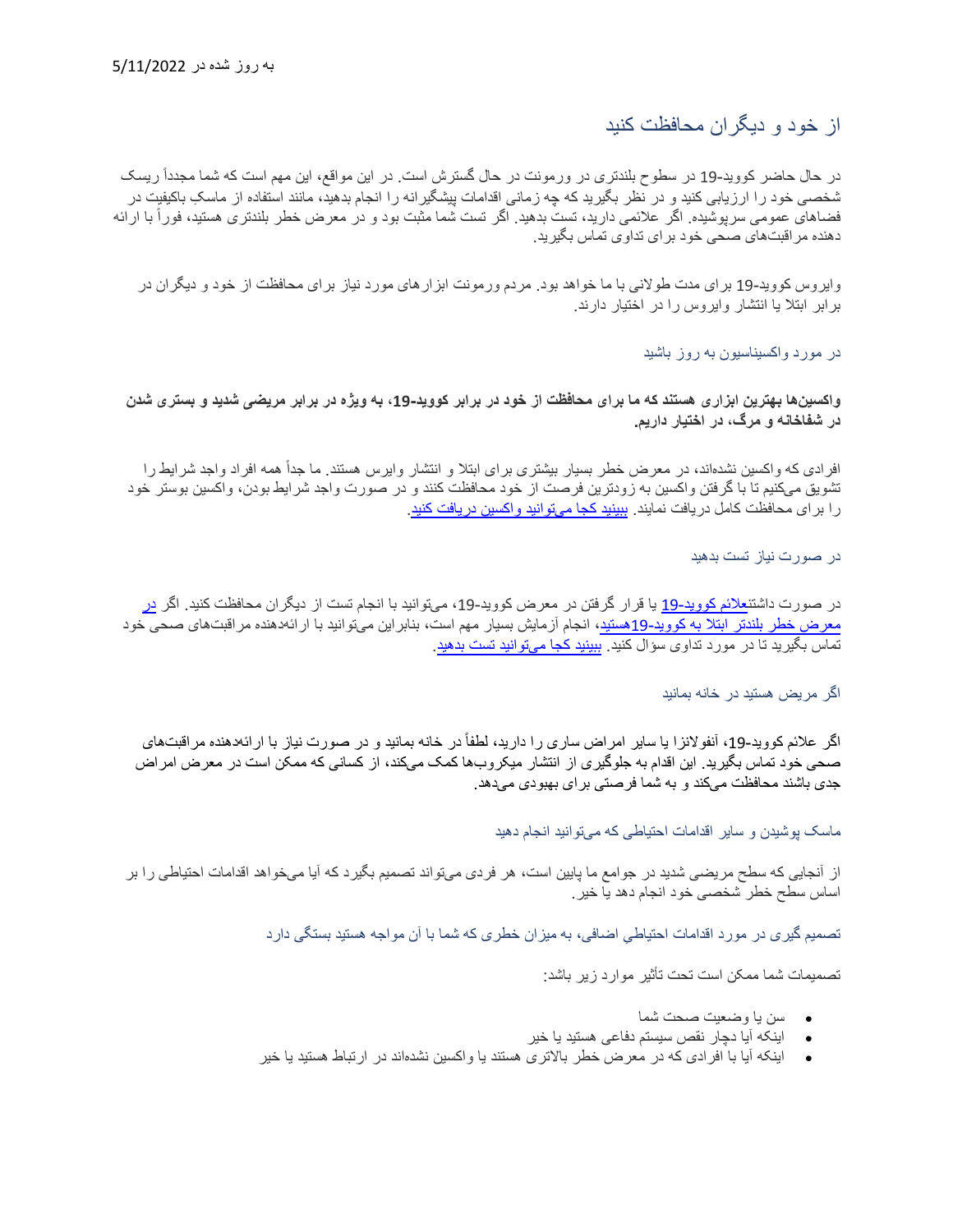این اقدامات احتیاطی می تواند شامل [پوشیدن ماسکب](https://www.cdc.gov/coronavirus/2019-ncov/prevent-getting-sick/masks.html)اشد کھ از شما و اطرافیانتان در برابر ابتلا یا انتشار کووید19-محافظت میکند<sub>.</sub> نمونههای از ماسک،ای باکیفیت ماسک،های 95N یا 95KN هستند که در جلوگیری قَطرات ریزه بسیار خوب عمل میکنند<sub>.</sub> ھمچنین میتوانید یک ماسک مناسب با حداقل دو لایھ تکھ ای محکم استفاده کنید یا یک ماسک یکبار مصرف را زیر ماسک تکھ ای استفاده کنید تا اثربخشی آن افزایش یابد.

آگاه باشید کھ آیا در معرض خطر ابتلا بھ کووید- 19ھستید یا خیر

اگر <u>در</u> معرض خطر بلندتر ابتلا به کووید-19 هستید، میتوانید اقدامات احتیاطی بیشتری را در نظر بگیرید<sub>.</sub> بدین منظور مطمئن شوید که دسترسی عاجل به تست دارید و در صورت مثبت بودن نتیجه، با ارائهدهنده مراقبتهای صحی خود برای <mark>تداوی</mark> ت*م*اس بگیرید. اگر در مورد خطر ابتلا یا انتشار سؤالی دارید، با ارائھ دھنده مراقبت ھای صحی خود صحبت کنید.

[>اگر نتیجھ تست شما مثبت بود](https://www.healthvermont.gov/covid-19/symptoms-sickness/what-do-if-you-test-positive-covid-19) یا [اگر در تماس نزدیک با وایرس قرار گرفتید،](https://www.healthvermont.gov/covid-19/symptoms-sickness/what-do-if-you-are-close-contact) بدانید کھ چی باید بکنید.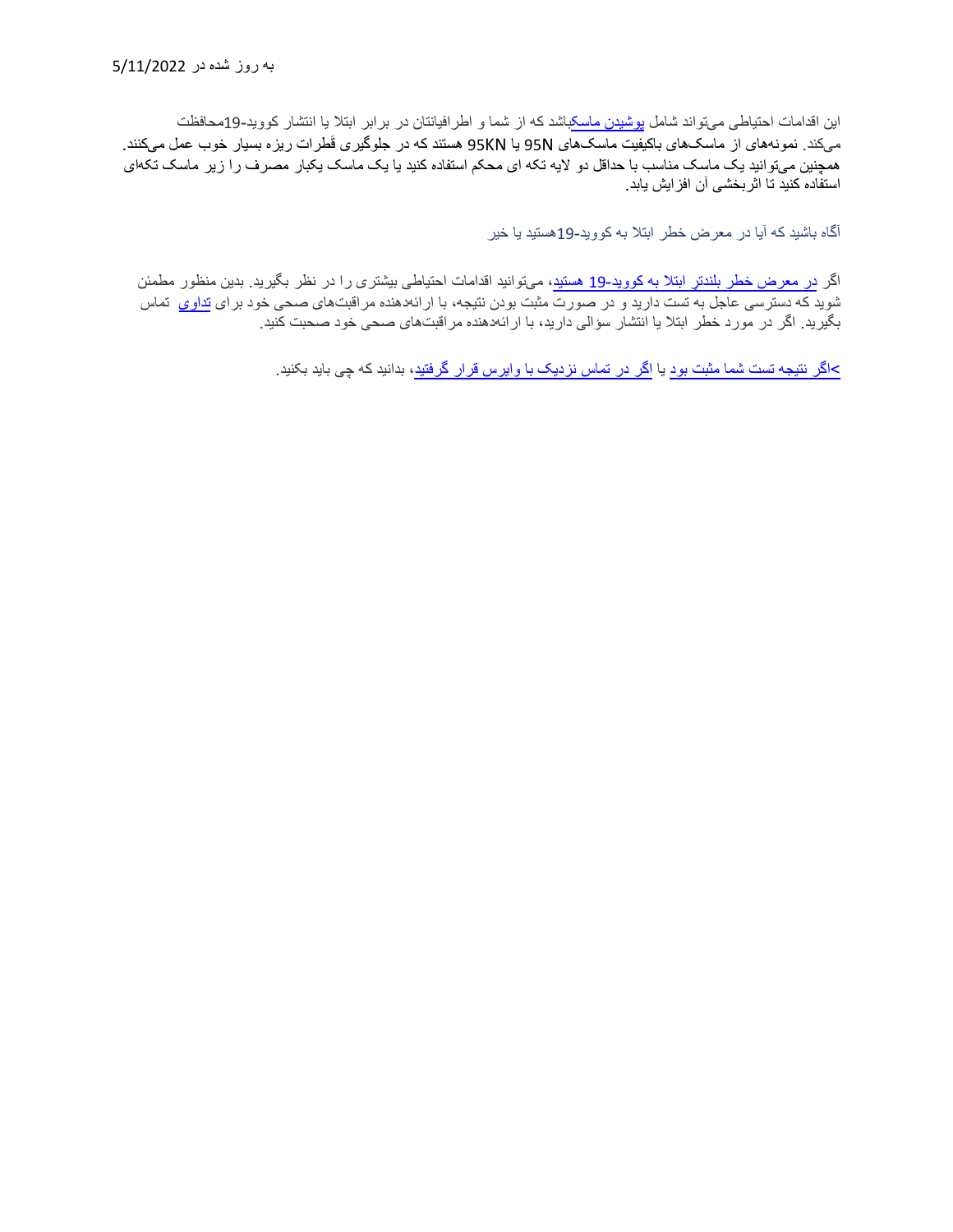# Protect Yourself and Others

COVID-19 is currently spreading at higher levels in Vermont. During these times, it is important to reassess your personal risk and strongly consider when to take prevention steps, such as wearing a high-quality mask in indoor public spaces. If you have any symptoms, get tested. If you test positive and are at higher risk, contact your health care provider right away to get treatment.

The COVID-19 virus will be with us for a long time. Vermonters have the tools needed to protect themselves and others from getting or spreading the virus.

# Stay Up to Date on Vaccinations

Vaccines are the best tool we have to protect ourselves against COVID-19, especially from severe illness, hospitalization and death.

Unvaccinated people are at a much higher risk of getting and spreading the virus. We strongly encourage everyone who is eligible to protect themselves by getting vaccinated as soon as possible, and get their booster shot for full protection when eligible. Find out where [you can get your shot.](https://www.healthvermont.gov/covid-19/vaccine/getting-covid-19-vaccine)

### Get Tested When Needed

You can protect others by getting tested if you have [COVID-19 symptoms](https://www.healthvermont.gov/covid-19/symptoms-sickness/symptoms) or an exposure to COVID-19. It's especially important to get tested if you are [at higher risk for COVID-19,](https://www.cdc.gov/coronavirus/2019-ncov/need-extra-precautions/people-with-medical-conditions.html) so you can reach out to your health care provider to ask about treatment. [Find out where to get](https://www.healthvermont.gov/covid-19/testing/where-get-tested)  [tested.](https://www.healthvermont.gov/covid-19/testing/where-get-tested)

# Stay Home if Sick

Whether you have symptoms of COVID-19, the flu, or another contagious illness, please stay home if you are sick and call your health care provider if needed. This helps keep germs from spreading, protects those who may be at risk of serious illness, and gives you a chance to get well.

### Masking and Other Precautions You Can Choose

As the level of severe disease is low in our communities, each person can decide if they want to take precautions based on their own personal level of risk.